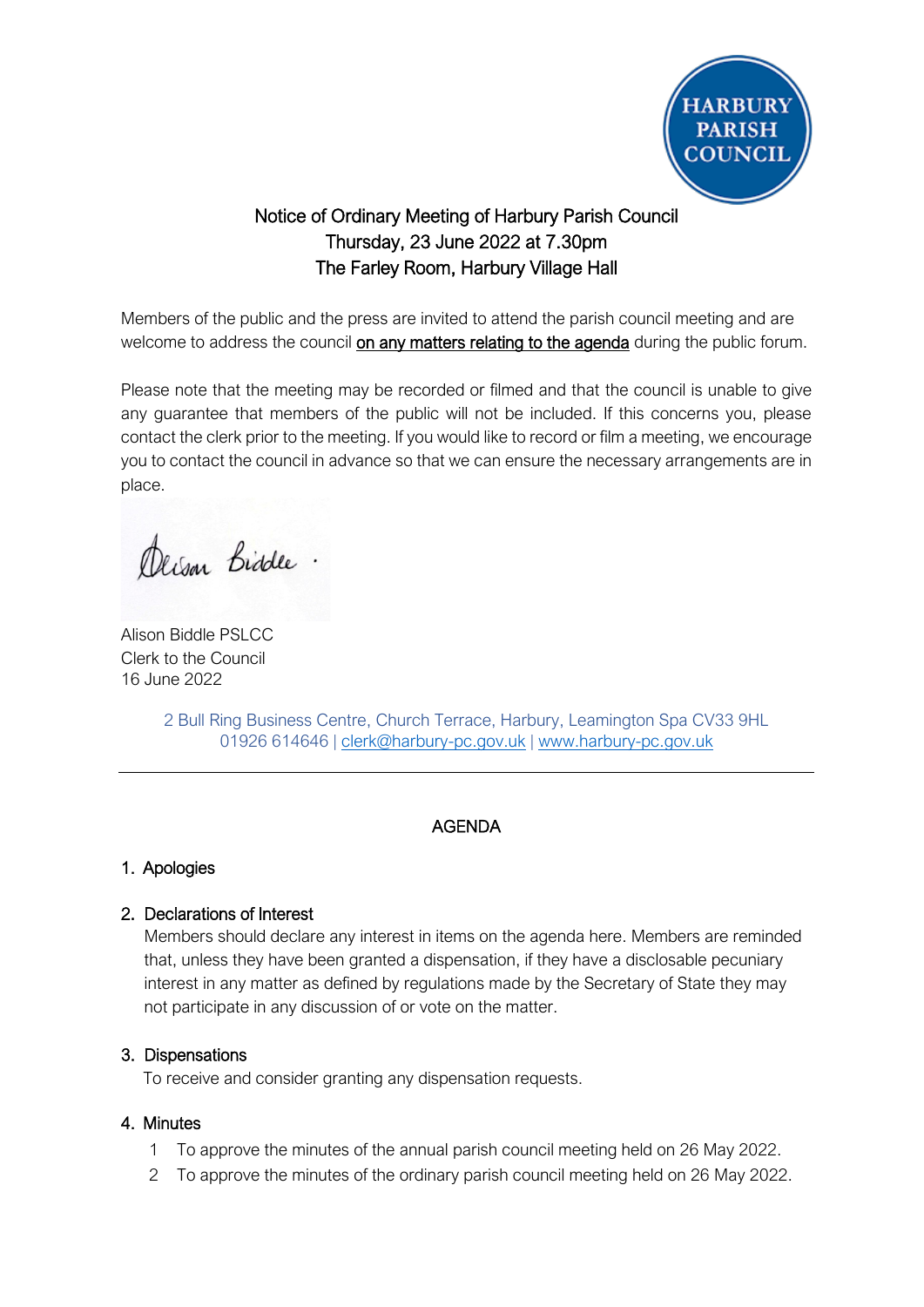### 5. Public Participation

Members of the public may raise any matter relating to items on the agenda.

### 6. Other Organisations

To receive brief update reports from the following:

- 1 Harbury Library
- 2 Harbury School Governors
- 3 Southam College
- 4 Twinning Association
- 5 Village Hall
- 6 Harbury Energy Initiative
- 7 SDC & WCC

# 7. Planning

To consider the following planning matters:

- 1 [Planning ref 22/01601/FUL -](http://apps.stratford.gov.uk/eplanning/AppDetail.aspx?appkey=RCHO3FPMGOR00) 10 Pineham Avenue Demolition of existing porch and rear outbuilding and extension. Construct new extensions and internal alterations.
- 2 Planning ref 22/01484/OUT [Land at Bull Ring Farm, Bull Ring Farm Road](http://apps.stratford.gov.uk/eplanning/AppDetail.aspx?appkey=RBZDV2PMK6M00) Outline application with all matters reserved, with the exception of access and layout, for up to 8 no. self-build/custom-build dwellings
- 3 Planning ref 22/01706/TREE [Helen Owen House, High Street](http://apps.stratford.gov.uk/eplanning/AppDetail.aspx?appkey=RD5CUEPMKB500) T1 – Himalayan birch – Reduce canopy height and spread by approx. 1 metre.
- 4 Consultation [SDC Revised Preferred Options Site Allocations Plan](http://www.stratford.gov.uk/sap22) To consider council's response.

### 8. Environment

- 1 Village Tree Planting
	- a) To receive feedback from public consultation at carnival
	- b) To consider request from Harbury Pre-school for permission to plant beech tree
- 2 Streetlights & Pavements Survey to receive update
- 3 Bush Heath Road Traffic to receive update

### 9. Properties

- 1 To receive update on repair to car park bollard
- 2 To consider request to plant bulbs on Old New Inn Green near memorial bench
- 10. Climate Change to receive update from working party